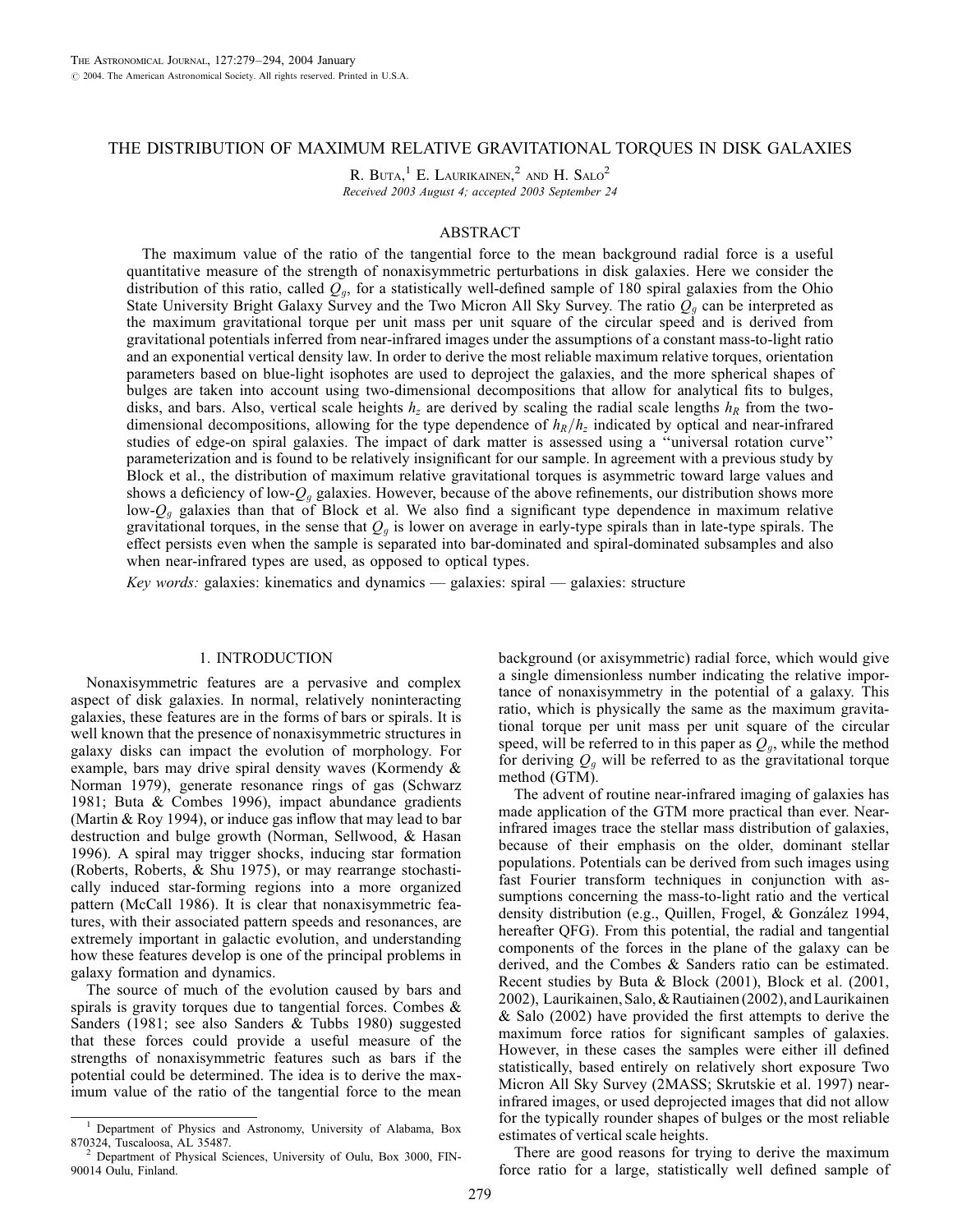galaxies using a refined version of the GTM. First, Sellwood (2000) has argued that we could evaluate scenarios of bar formation in disk galaxies if we knew the observed distribution of bar strengths. Various bar formation scenarios, such as the natural ''bar instability'' (Miller, Prendergast, & Quirk 1970; Hohl 1971; Sellwood & Wilkinson 1993 and references therein) or tidal bar formation (e.g., Noguchi 1996; Miwa & Noguchi 1998) may predict different distributions of maximum relative bar torques, and an observed distribution may distinguish which mechanism is most important. Second, recurrent bar formation due to accretion of external gas would impact the distribution of maximum force ratios (Bournaud & Combes 2002). The idea is that bars can be the engines of their own destruction in the presence of gas (see, for example, Das et al. 2003) but may reform or regenerate later if a galaxy accretes significant quantities of external gas during a Hubble time that may cool the disk sufficiently (see also Sellwood & Moore 1999). Thus, accretion can impact the ''duty cycle'' of bars. This idea was evaluated by Block et al. (2002) using an application of the GTM to the Ohio State University Bright Galaxy Survey (OSUBGS; Eskridge et al. 2002). Block et al. concluded that the distribution of maximum relative torques favored the idea that galaxies accrete enough gas to double their mass in  $10^{10}$  yr.

In this paper we reexamine the distribution of maximum relative torques in spiral galaxies based on the application of a much refined version of the GTM to basically the same OSUBGS sample as used by Block et al., supplemented by a few larger galaxies with images from the 2MASS database. Our goal is to derive a reliable distribution of maximum relative bar and spiral torques in disk galaxies that can be compared with model predictions. The refinements we use account for the shapes of bulges, improved estimates of the galaxy orientation parameters, vertical scale heights inferred from type-dependent scalings of the radial scale length, and a statistical evaluation of the impact of dark matter. The  $Q<sub>q</sub>$ values we use are from Laurikainen et al. (2003). Only a few of the technical details connected with these values will be provided here, and we refer the reader to Laurikainen et al. (2003) for a full accounting of our application of the GTM. Our approach allows us to derive the most reliable maximum relative torques and therefore the most accurate distribution of these torques.

### 2. PROPERTIES OF THE SAMPLE

Our sample consists of 158 galaxies from the OSUBGS having inclinations of less than  $65^\circ$  and 22 2MASS galaxies having a similar inclination limit but that were too large to be in the OSUBGS. The selection criteria for the OSUBGS are that the Third Reference Catalogue of Bright Galaxies (RC3; de Vaucouleurs et al. 1991) *T*-index be in the range  $0 \le T \le$ 9 (S0/a to Sm), the total magnitude  $B_T$  be  $\leq 12.0$ , the isophotal diameter  $D_{25}$  be  $\leq 6.5$ , and the declination be in the range  $-80^\circ < \delta < +50^\circ$  (Eskridge et al. 2002). Table 1 summarizes several of the mean properties of the sample, based on data from RC3. Of the 180 galaxies, 177 have family classifications given in RC3. Table 1 shows that in the sample, there are virtually equal numbers of galaxies classified as SA, SAB, or SB. Table 1 divides the averages according to this classification parameter. The table shows that mean parameters in the sample are similar within these families. The mean Hubble type is Sb–Sbc. Average colors, apparent angular size, radial velocities, and distances are similar among the families. There is an indication that, on average, the SA galaxies in the sample are slightly more inclined than the SAB and SB galaxies. Also, SA galaxies are slightly more luminous and larger than SAB and SB galaxies. An inclination effect on the morphological recognition of bars is not unexpected and merely highlights the difficulty of seeing bars that are weak and viewed at high inclination. However, with bulge/disk decomposition and deprojection, as well as near-IR imaging, we can detect some of these lost bars.

Figures 1 and 2 show the more detailed distributions of SA, SAB, and SB galaxies in the sample versus RC3 type, absolute blue magnitude  $M_B^0$ , the logarithm of the isophotal axis ratio  $\log R_{25}$ , and corrected color index  $(B-V)^{0^+}_{T}$ . Absolute magnitudes use  $B_T^0$  from RC3 and distances either from or on the scale of Tully (1988). Although the mean T-index is nearly the same for the separate families, SB galaxies are asymmetrically distributed toward early types, while SA galaxies are asymmetrically distributed toward later types. The distributions by absolute magnitude show the higher luminosities of the SA galaxies compared with SAB and SB galaxies. The distribution with  $\log R_{25}$  definitely emphasizes lower inclinations for SB galaxies, while it is more uniform for SA galaxies to the cutoff. Integrated colors are similarly distributed over the three families.

For comparison, Figures 3 and 4 show the same histograms for a distance-limited sample of  $1264$  spirals<sup>3</sup> from the catalog

TABLE 1 SAMPLE PROPERTIES<sup>8</sup>

| Parameter                                         | <b>SA</b>         | <b>SAB</b>        | SB.               | SA (T88)  | SAB (T88)    | SB (T88)     |
|---------------------------------------------------|-------------------|-------------------|-------------------|-----------|--------------|--------------|
| n                                                 | 58                | 57                | 62                | 291       | 364          | 609          |
| $\langle A_B(G) \rangle$                          | 0.15              | 0.10              | 0.17              | 0.19      | 0.17         | 0.21         |
| $\langle \log R_{25} \rangle$                     | 0.17              | 0.15              | 0.15              | 0.29      | 0.21         | 0.30         |
| $\langle T \rangle$                               | 3.67              | 3.83              | 3.61              | 4.45      | 5.18         | 6.46         |
| $\langle \log D_0\rangle$                         | 1.64              | 1.66              | 1.62              | 1.58      | 1.51         | 1.46         |
| $\langle (B-V)_T^0 \rangle$                       | 0.62(51)          | 0.61(49)          | 0.60(52)          | 0.58(209) | 0.56(219)    | 0.53(286)    |
| $\langle (U-B)_T^0 \rangle$                       | 0.06(41)          | 0.05(39)          | 0.04(46)          | 0.00(169) | $-0.03(175)$ | $-0.07(256)$ |
| $\langle V_{\odot} \rangle$ (km s <sup>-1</sup> ) | 1467              | 1322              | 1536              | 1564      | 1622         | 1543         |
| $\langle \Delta \rangle$ (Mpc)                    | 21.0              | 19.0              | 20.8              | 22.3      | 23.6         | 21.6         |
| $\langle M_R^0 \rangle$                           | $-20.37$          | $-20.21$          | $-20.22$          | $-19.8$   | $-19.5$      | $-18.7$      |
| $\langle D_0 \rangle$ (kpc)                       | 26.7              | 25.5              | 25.4              | 24.3      | 22.9         | 18.5         |
| $\langle Q_q \rangle \pm \sigma$                  | $0.110 \pm 0.065$ | $0.221 \pm 0.122$ | $0.331 \pm 0.147$ | $\ddots$  | $\cdots$     | $\cdots$     |

<sup>a</sup> Numbers in parentheses are the sample sizes available for the indicated mean parameters. T88 refers to the catalog of Tully 1988.

<sup>&</sup>lt;sup>3</sup> This number includes only those Tully sample galaxies having RC3 data available.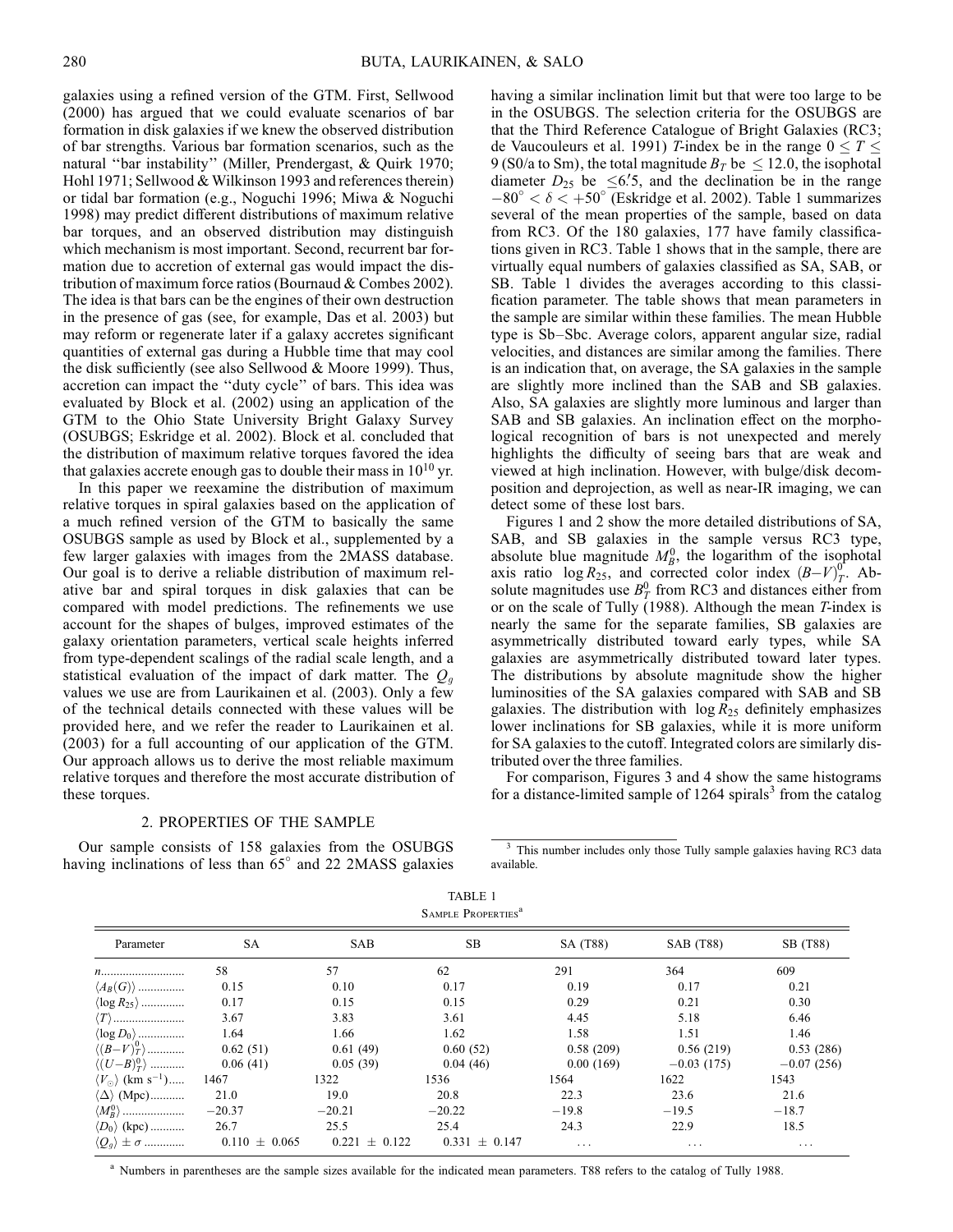

Fig. 1.—Number of sample galaxies, divided into RC3 families, vs. RC3 type index and absolute B-band magnitude, the latter based on RC3 magnitudes  $B_T^0$  and on distances from Tully (1988) or the linear Virgocentric flow model if not in that catalog.



Fig. 2.—Number of sample galaxies, divided into RC3 families, vs. isophotal axis ratio  $\log R_{25}$  and total color index  $(B-V)^0_T$ , both parameters from RC3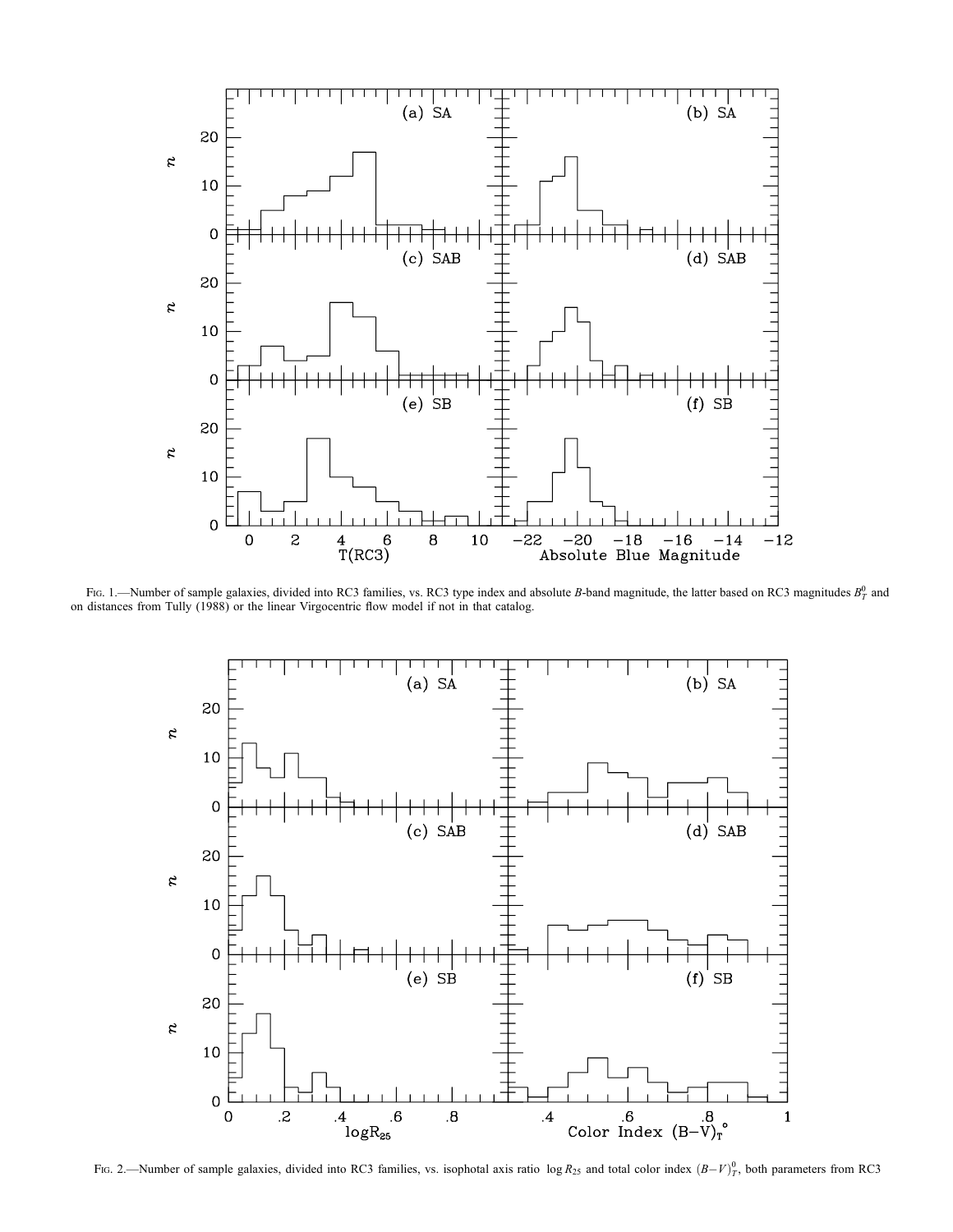

Fig. 3.—Number of galaxies, divided into RC3 families, in the distance-limited sample of Tully (1988) vs. RC3 type index and absolute B-band magnitude, the latter based on RC3 magnitudes  $B_T^0$ .



Fig. 4.—Number of galaxies, divided into RC3 families, in the distance-limited sample of Tully (1988) vs. isophotal axis ratio log  $R_{25}$  and total color index  $(B-V)^0_T$ , both parameters from RC3.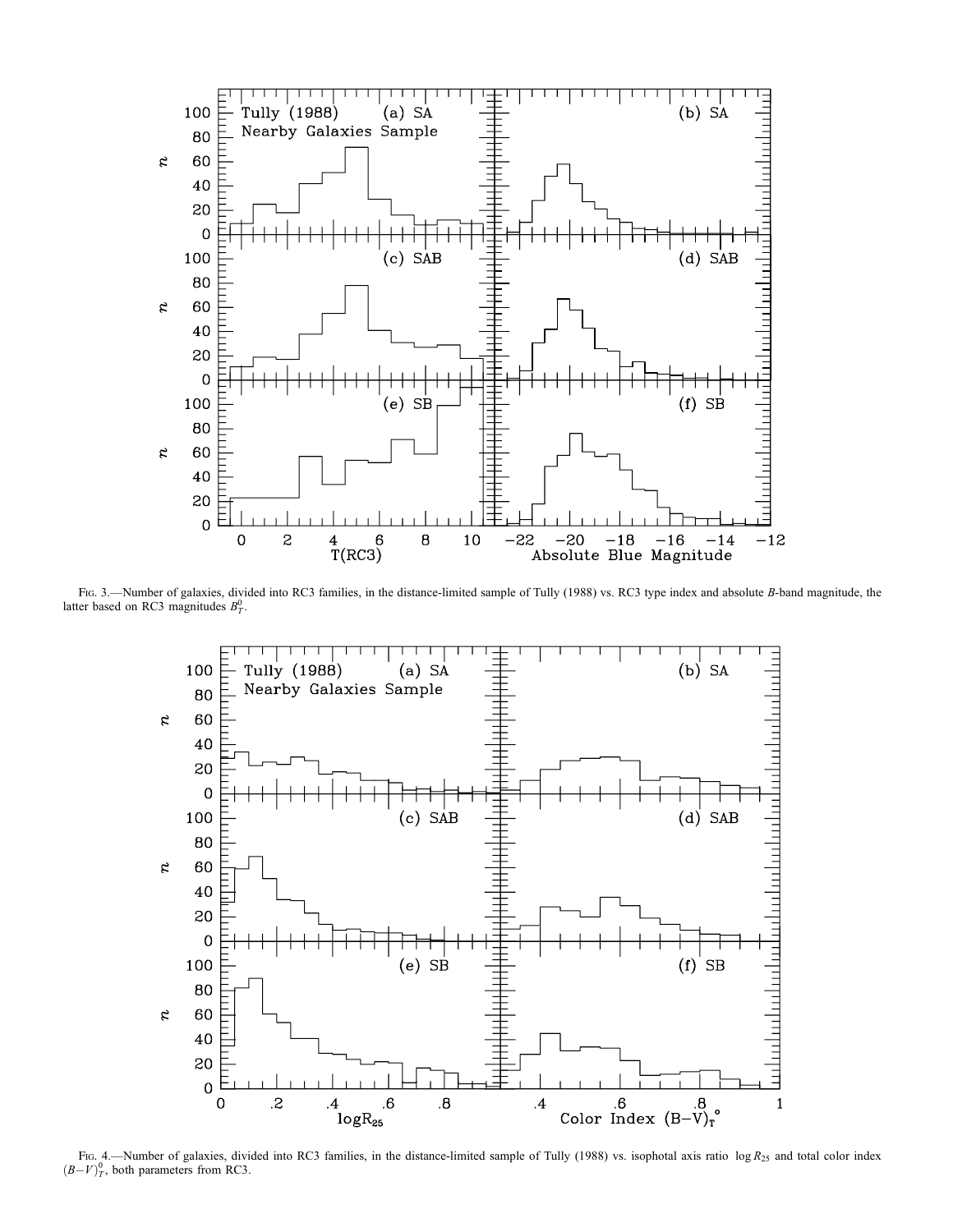of Tully (1988). Table 1 lists the mean parameters for the same sample. Our magnitude- and diameter-limited OSU/2MASS sample emphasizes earlier Hubble types and brighter absolute magnitudes than the Tully catalog, the differences being most extreme for SB galaxies. The distributions of color and axis ratio, except for our inclination cutoff, are similar to those for our sample galaxies. Thus, our sample is mainly biased against late-type, low-luminosity barred spirals. There is less bias in the SA and SAB subsamples because these tend to have fewer late-type, low-luminosity examples. A critical issue is that it appears that our sample is not necessarily biased much against nonbarred spirals.

### 3. REFINEMENTS TO THE GTM

The basic assumptions in the GTM are that (1) the nearinfrared light distribution traces the mass (i.e., the mass-tolight ratio is constant), (2) the vertical density distribution can be simply represented as, for example, exponential with vertical scale height  $h_z$ , and (3) galaxies can be deprojected as thin disks, after allowing for the shape of the bulge. As noted by Buta & Block (2001), the first assumption is probably valid for many galaxies in the bar region, where maximum disks tend to be found (e.g., Freeman 1992). However, this is still an open question, as noted by Kranz, Slyz, & Rix (2003), who used the amplitudes of modeled noncircular motions in five spirals to deduce that maximum disks may be valid only if the maximum rotation velocity exceeds 200 km  $s^{-1}$ . In our sample, this would be the case only for galaxies having  $M_B < -20.8$ (Tully et al. 1988). We address this issue further in  $\S$  8 using the ''universal rotation curve'' approach of Persic, Salucci, & Stel (1996, hereafter PSS). Laurikainen & Salo (2002) showed that the GTM is fairly insensitive to the form of the assumed vertical density distribution.

#### 3.1. Polar versus Cartesian Grid

The first refinement we use over Buta  $& Block(2001)$  is a polar coordinate grid as opposed to a Cartesian grid (Laurikainen & Salo 2002). Buta & Block used the QFG method of transforming near-IR images into gravitational potentials, which operates on a two-dimensional image. This approach provides an image of the potential, which can be used to derive a two-dimensional map of the ratio of the tangential to the mean radial force. In such a map, if a strong bar is present, four well-defined maxima or minima are seen in the form of a ''butterfly pattern.'' Buta & Block defined the bar strength  $Q_b$  to be the average of the absolute values of the four maxima/minima.

Laurikainen et al. (2002) and Laurikainen & Salo (2002) used a polar grid approach as an alternative to QFG to allow the application of the GTM to noisy and rather low resolution 2MASS images. Fourier components of the light distribution are computed as a function of radius R and azimuthal angle  $\phi$ , and these Fourier light components are individually transformed into potential components. The potential is then reconstructed analytically, and the maximum force ratio  $Q_T$  =  $|F_T/F_{0R}|_{\text{max}}$  is computed as a function of radius.

#### 3.2. Orientation Parameters

In previous GTM studies such as those of Buta & Block (2001) and Block et al. (2001, 2002), orientation parameters from RC3 were used to deproject most of the galaxy images. However, these orientation parameters are in many cases based on photographic images and can be manifestly improved with modern digital images. We have used the B-band images from the OSUBGS to fit ellipses to outer isophotes and derive mean axis ratios and position angles for the outer disks. In the future, these can also be improved upon using twodimensional velocity fields. The results of the ellipse fits, as well as uncertainties, will be provided by Laurikainen et al. (2003).

#### 3.3. Bulge Shapes

Although the bulges of some barred galaxies might be as flat as the disk (Kormendy 1993), in many galaxies the bulge is a rounder component than the disk. If this rounder shape is ignored when deprojecting a galaxy, the bulge isophotes will be stretched into a barlike distortion (called ''deprojection stretch'' by Buta & Block 2001), leading to false torques. To deal with this problem we have used two-dimensional photometric decomposition, based on Sérsic models (Sérsic 1968) and allowing for seeing effects. The bulge and disk are described as in Mollenhöff  $&$  Heidt (2001), and in addition a bar component is added to the fit (Ferrer's bar with index  $n = 2$ ), which in some cases is essential for avoiding artificially large bulge models. The technique that we used, as well as the derived parameters, will be outlined in more detail by Salo, Laurikainen, & Buta (2003). The decompositions allowed us to remove the bulges, deproject the disks, and then add back the bulges as spherical components. Thus, our analysis is not affected seriously by bulge deprojection stretch.

#### 3.4. Vertical Scale Height

The computation of a potential from a near-infrared image requires a value for the vertical scale height, which can be directly measured only for edge-on galaxies. Buta & Block (2001) and Block et al. (2001) simply assumed that all galaxies had the same vertical exponential scale height as our Galaxy,  $h_z = 325$  pc (Gilmore & Reid 1983). However, this approach required knowledge of the distance to each galaxy, which had to be based on radial velocities. Here we follow Laurikainen et al. (2002) and derive  $h<sub>z</sub>$  (=0.5 $z<sub>0</sub>$ , where  $z<sub>0</sub>$ equals the isothermal scale height) by scaling values from the radial exponential scale length  $h_R$ . As shown by de Grijs (1998), the ratio  $h_R/h_z$  depends on Hubble type, being larger for later types compared to earlier types. Values of  $h_R$  were provided by our decompositions, and we used the following scalings by type:  $h_R/h_z = 4$  for S0/a–Sa galaxies, 5 for Sab– Sbc galaxies, and 9 for Sc galaxies and later.

# 4. THE MAXIMUM RELATIVE GRAVITATIONAL TORQUE

We define the maximum relative gravitational torque  $Q<sub>g</sub>$  to be the maximum value of the ratio of the tangential force to the mean radial force derived from a plot of  $Q_T$  versus R, based on a quadrant analysis. In some cases,  $Q<sub>g</sub>$  is mostly measuring the maximum torque due to a bar, while in other cases  $Q_q$  is clearly measuring only spiral torques. In many cases,  $Q_q$  is measuring a combination of bar and spiral torques, as shown by Buta, Block, & Knapen (2003), who developed a Fourier-based bar/spiral separation technique. Thus, our analysis cannot provide a true distribution of maximum relative bar torques  $Q_b$ . For the evaluation of accretion models of spirals, Block et al. (2002) noted that this is not a problem because the models often also have spiral torques that contribute to  $Q<sub>g</sub>$  estimates.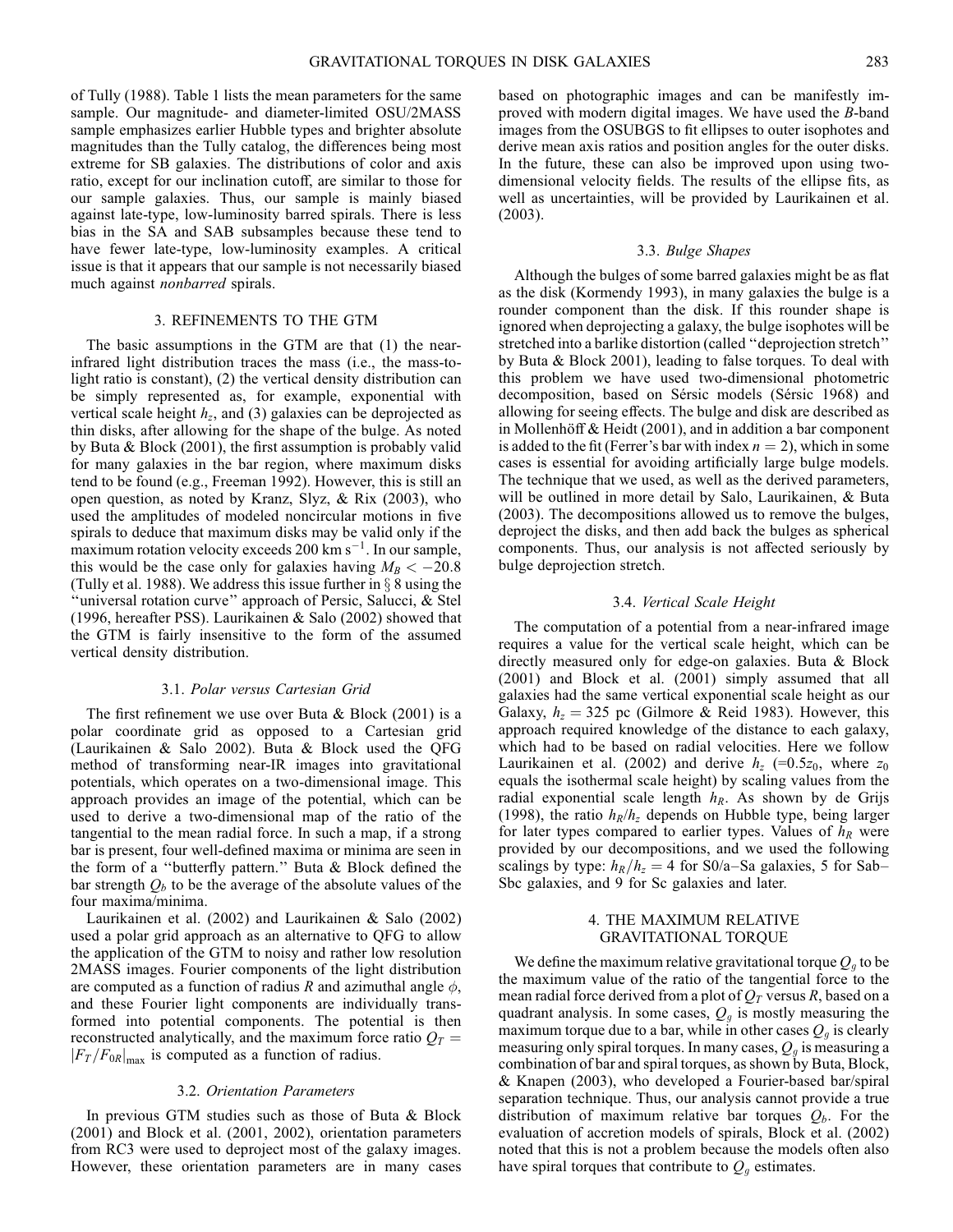

FIG. 5.-Relative frequency of maximum gravitational torques for 180 spiral galaxies.

# 5. THE DISTRIBUTION OF  $Q_g$  VALUES

Our main result is shown in Figure 5 and is compiled as counts *n* and relative frequencies  $f$  (=n/180) in Table 2. The distribution of maximum relative gravitational torques is shown for the full sample of 180 galaxies in comparison with the subsamples of SA, SAB, and SB galaxies in Figure 6. The latter plots show again that there is indeed a correlation between maximum torque and de Vaucouleurs family classification, but the spread in  $Q_q$  is very wide for SAB and SB galaxies. SA galaxies appear to genuinely select the narrowest range of  $Q_g$ values, while SAB and SB galaxies include objects having  $Q_q$ values between 0.05 and 0.7. Thus, except for SA galaxies, the de Vaucouleurs family classifications do not tell us much about real gravitational bar torques except in an average sense. In Table 1, the mean values of  $Q_q$  by family are listed. The mean increases linearly from SA to SB, with maximum relative gravitational torques being 11% for a typical SA galaxy, 22% for a typical SAB galaxy, and 33% for a typical SB galaxy.

Figure 5 shows an asymmetric distribution of maximum relative gravitational torques, with a "tail" extending to  $Q_q \approx 0.7$ . From the histograms in Figure 6, it is clear that the primary peak in this plot is due mainly to SA and SAB galaxies, while the extended tail is due to SAB and SB galaxies. The average value of  $Q<sub>g</sub>$  for the full sample is 0.222 with a standard deviation of 0.147.

# 6. DISTRIBUTION UNCERTAINTIES AND A COMPARISON WITH BLOCK ET AL. (2002)

As we have noted, a similar study of the distribution of maximum relative gravitational torques in the OSUBGS sample was made by Block et al. (2002). They selected 163 galaxies from the original sample of 198 having inclinations of  $70^{\circ}$  or less and not being members of obviously interacting systems. Vertical exponential scale heights were derived from roughly estimated radial scale lengths (see below) as  $h<sub>z</sub> =$  $h_R/12$ . Most importantly, no bulge/disk decompositions were made to allow for the likely rounder shapes of bulges, and approximate orientation parameters from RC3 were used for the deprojections. Like us, however, Block et al. derived  $Q_q$ from graphs of  $Q_T$  versus  $R^4$ . Thus, a comparison between our histogram of maximum relative torques and theirs is appropriate.

Figure 7 compares the Block et al. distribution of maximum gravitational torques with our distribution. The Block et al. histogram is not exactly the same as the one published, but is based on a table kindly sent to us by F. Combes. It includes 159 galaxies where the measured  $Q<sub>q</sub>$  is less than 1. In spite of the similar numbers of objects, the Block et al. sample is missing 13 galaxies that are in our sample and includes 18 galaxies missing from our sample. The differences are in part due to our different inclination cutoffs ( $65^\circ$  in our analysis vs.  $70^\circ$  used by Block et al.), as well as the different axis ratios used to estimate inclinations (isophotal fits for our sample vs. RC3  $log R_{25}$  for Block et al.). To make the comparison fair, we use only the 145 galaxies in common between our samples. Although both histograms are similar in showing an asymmetric distribution, our distribution shows more galaxies having low maximum relative torques ( $Q_g \le 0.15$ ). The first two bins in the Block et al. histogram are extremely deficient in galaxies, a point

| $\mathcal{Q}_q$ | $\boldsymbol{n}$ |       |
|-----------------|------------------|-------|
|                 | 10               | 0.056 |
|                 | 32               | 0.178 |
|                 | 29               | 0.161 |
|                 | 27               | 0.150 |
|                 |                  | 0.094 |
|                 | 16               | 0.089 |
|                 | 14               | 0.078 |
|                 | 12               | 0.067 |
|                 | 10               | 0.056 |
|                 |                  | 0.011 |
|                 |                  | 0.033 |
|                 |                  | 0.000 |
|                 |                  | 0.011 |
|                 | 3                | 0.017 |

TABLE 2 Distribution of Maximum Relative Torques

<sup>&</sup>lt;sup>4</sup> Block et al. (2002) use the term  $Q_b$  for their parameter, but it is not derived in the same manner as the  $Q_b$  defined by Buta & Block (2001). Instead, it is the same as our definition of  $Q_g$ .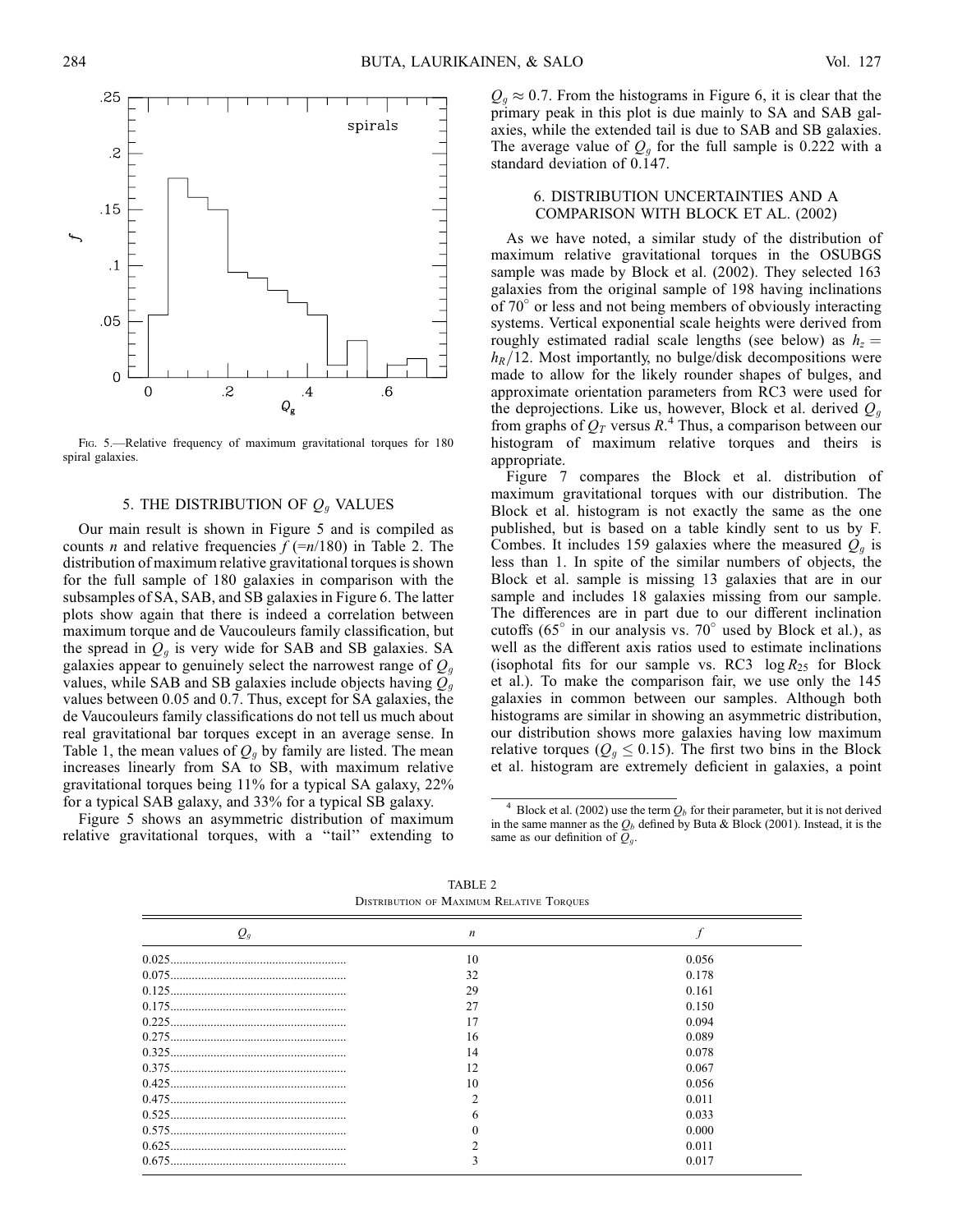

Fig. 6.—Number of galaxies, divided into RC3 families and for the full sample, vs. the maximum relative gravitational torque  $Q_g$  for the OSUBGS/2MASS sample of 180 galaxies.

used by them to argue that galaxies double their mass by accretion in  $10^{10}$  yr. The reasons for the differences can be tied directly to a number of causes, highlighted by the histograms in Figure 8. Figure 8a shows that without the correction for bulge shape, deprojection stretch can depopulate the first two bins. However, the effect seems less important than might have been expected given that our inclination cutoffs were high in both cases. A more serious effect could be the assumed scale heights, as shown in Figure 8b. In this plot we allow for the scatter in  $h_R/h_z$  from de Grijs (1998) and compute  $Q<sub>g</sub>$  for the minimum values of  $h_R/h_z=1$ , 3, and 5 ("max  $h_z$ " case) and maximum values of 5, 7, and 12 ("min  $h_z$ " case) for types S0/a–Sa, Sab–Sbc, and Sc and later, respectively. The "max  $h_z$ " case clearly shows



FIG. 7. - Comparison of the distribution of maximum relative gravitational torques  $Q<sub>g</sub>$  for this paper (solid histogram) and Block et al. (2002) (dashed histogram). The comparison sample includes 145 galaxies from the OSUBGS only (see text).

more low  $Q_g$  values than the "min  $h_z$ " case. Since Block et al. (2002) used  $h_R/h_z = 12$  for all galaxies irrespective of Hubble type, their analysis favored lower vertical scale heights and larger values of  $Q<sub>g</sub>$  on average. Our use of bulge/disk decompositions and a type dependence to  $h_R/h_z$ means that on average, our vertical scale heights are higher than those used by Block et al. (2002), and hence our gravitational torques are weaker. For a fairer comparison, we have recomputed  $Q<sub>g</sub>$  for our deprojected images assuming  $h_z = h_R/12$ . As expected, this depletes the first two bins but does not account for all the differences seen. The use of improved orientation parameters could also contribute a little to the differences.

Figures 8c and 8d show that uncertainties of  $\pm 5^{\circ}$  in inclination and  $\pm 4^\circ$  in major-axis position angle do not impact the observed distribution of gravitational torques too seriously. The number of Fourier terms to  $m = 20$  (Fig. 8f) also has little impact.

Figure 8e shows the histograms for those galaxies where  $Q_q$ is clearly measuring a bar mostly and those where  $Q_q$  is clearly measuring a spiral. The distinction was made by examining the phase of the  $m = 2$  component in the region of the maximum. If this phase was relatively constant, then we concluded that the  $Q_T$  plot was bar-dominated at the radius of the  $Q_q$  maximum. Otherwise, we concluded that it was spiraldominated. Both distributions show a wide spread, although spirals are weaker on average than bars.

Table 3 summarizes the uncertainties in individual estimates of  $Q_{q}$  due to inclination, position angle, and vertical scale height. Here inclination  $i$  is computed using either our mean ellipse-fit axis ratios for the OSUBGS sample or  $log R_{25}$  for the 2MASS sample. We assume the galaxies are oblate spheroids with an intrinsic axis ratio of  $q_0 = 0.2$ . The table compiles the average deviation for  $i \pm 5^\circ$ ,  $\phi \pm 4^\circ$ , and the minimum and maximum values of  $h<sub>z</sub>$  for three bins of inclination.

In Table 4 and Figure 9, we look for any systematic effects due to inclination. Figure 9 shows plots of  $Q_q$  versus inclination *i* for the three de Vancouleurs families as well as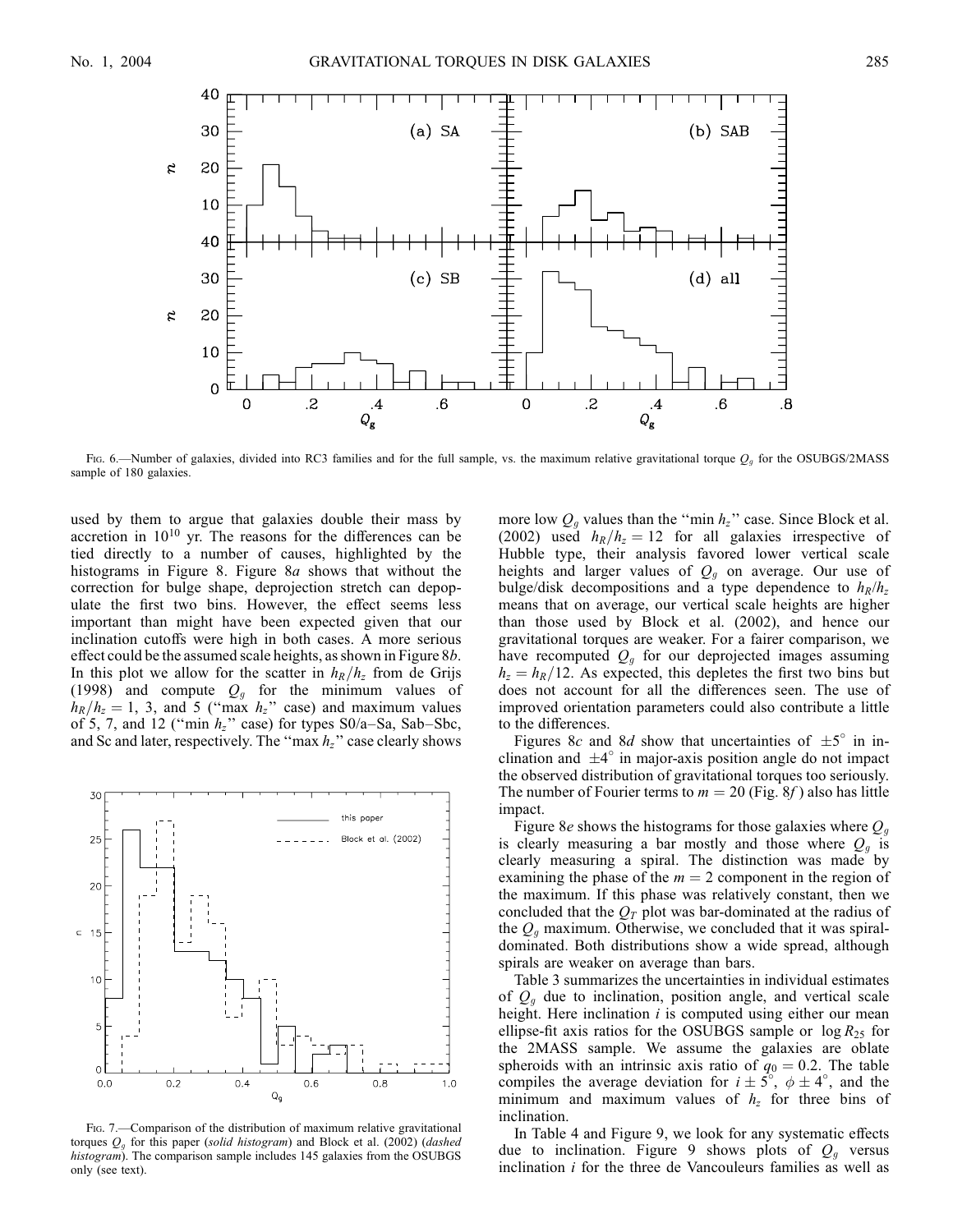

Fig. 8.—Histograms highlighting the impact of uncertainties due to  $(a)$  bulge correction,  $(b)$  vertical scale height,  $(c)$  inclination,  $(d)$  major-axis position angle, (e) bar and spiral diagnostics, and  $(f)$  number of Fourier terms on the distribution of maximum relative gravitational torques.

the full sample. The figure shows no strong systematic effect with inclination. This is verified in Table 4, where we compile the mean  $Q_q$  values for each sample in Figure 9 divided around the median:  $45\degree$ 6 for the SA sample,  $40\degree$ 7 for the SAB sample,  $42^\circ$  6 for the SB sample, and  $42^\circ$  7 for the full sample. Except for the SAB sample, the high- and low-inclination samples have the same means within the mean errors.

Another issue related to uncertainties is the impact of the position angle of the bar relative to the line of nodes. Buta & Block (2001) showed that in a case such as NGC 1300, where the bar is oriented nearly along the line of nodes, the maximum torque is very sensitive to the assumed inclination. The same would be true if the bar were viewed end-on. We have investigated how important this might be in our current sample. Figure 10 shows a plot of  $Q_g$  versus relative bar position angle  $\phi_b$ . In this plot,  $\phi_b$  is determined from the phase of the  $m = 2$  component of the potential at the radial location where  $Q_T$  attains a maximum; the direction in the disk plane is then projected onto the sky plane. Analysis of Figure 10 indicates that there is indeed a bias in the sense

that the average bar strength is weaker for those systems where the bar becomes "thicker" in deprojection. The averages are

$$
\langle Q_g \rangle = \begin{cases} 0.223 & \phi_b < 30^\circ, \\ 0.303 & \phi_b > 30^\circ. \end{cases}
$$

The solid line in the plot shows the running mean of  $Q_q$  in  $15^\circ$  wide bins. The difference is statistically significant, with the probability of having the same true mean values being only 0.0035.

The referee has questioned whether our use of a polar grid approach might cause lower values of  $Q_q$  to be measured. The idea is that smoothing with a polar grid might reduce the strength of the perturbation, increasing the number of low  $Q_q$ values. We have checked this by recomputing our  $Q_q$  values using a Cartesian approach with a  $128 \times 128$  grid resolution (covering the whole galaxies usually, but not necessarily the whole image). The radial profiles  $Q_T(R)$  were constructed

| TABLE 3       |  |
|---------------|--|
| UNCERTAINTIES |  |

| $\iota$ | $\langle Q_a \rangle$ | Average Deviation<br>for $i \pm 5^\circ$ | Average Deviation<br>for P.A. $+4^{\circ}$ | Average Deviation<br>for $hz$ | n  |
|---------|-----------------------|------------------------------------------|--------------------------------------------|-------------------------------|----|
|         | 0.237                 | 0.010                                    | 0.009                                      | 0.032                         | 39 |
| $40.5$  | 0.237                 | 0.019                                    | 0.010                                      | 0.027                         | 83 |
|         | 0.190                 | 0.038                                    | 0.020                                      | 0.021                         | 58 |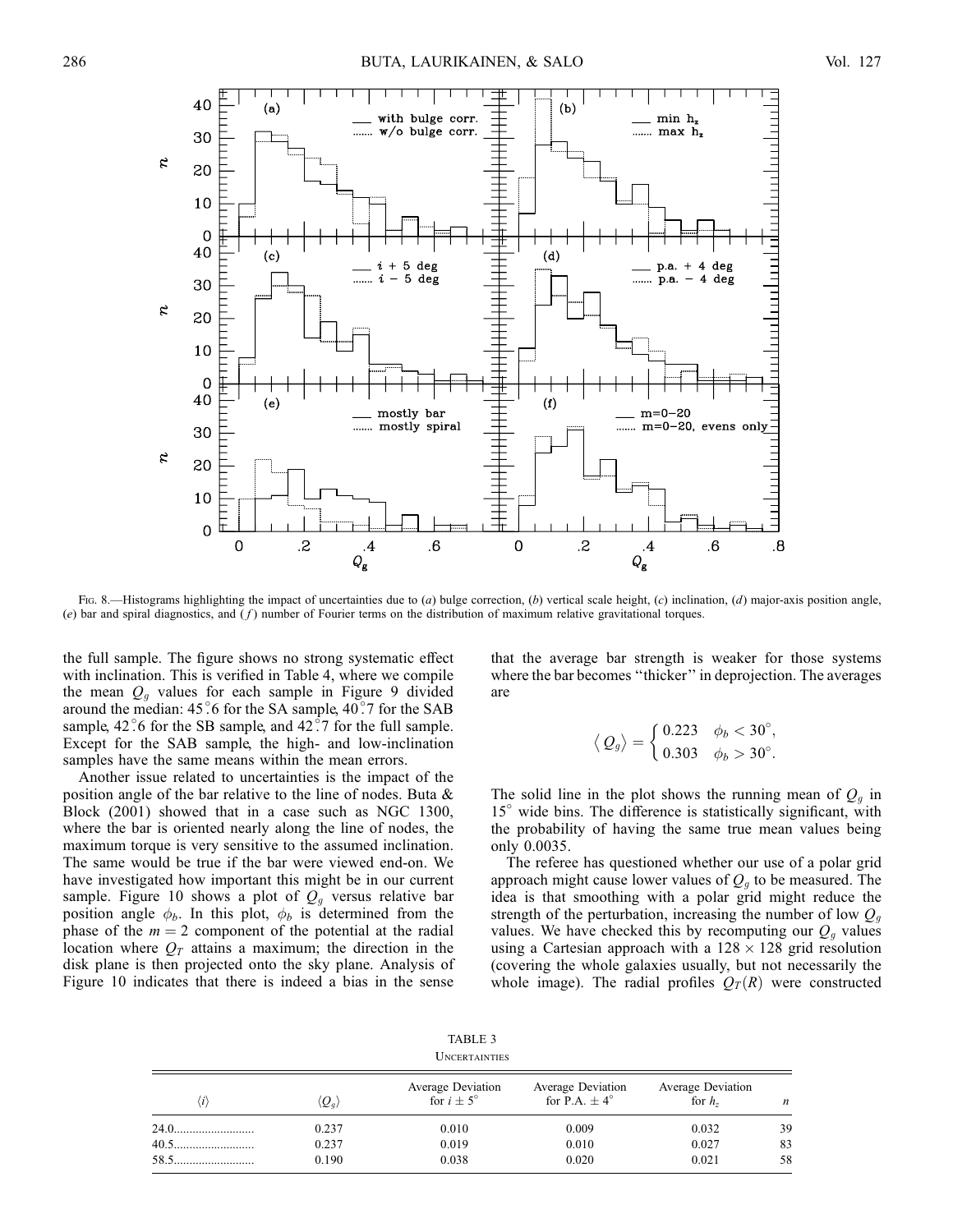|               |     | $\langle Q_a \rangle$ $\pm$ Mean Error |          |                            |          |
|---------------|-----|----------------------------------------|----------|----------------------------|----------|
| <b>SAMPLE</b> | n   | $i \leq i_{\text{median}}$             | $\sigma$ | $i \geq i_{\text{median}}$ | $\sigma$ |
| SA.           | 58  | $0.115 \pm 0.015$                      | 0.080    | $0.104 \pm 0.009$          | 0.046    |
| SAB           | 57  | $0.245 \pm 0.026$                      | 0.141    | $0.196 \pm 0.018$          | 0.094    |
|               | 62  | $0.325 \pm 0.027$                      | 0.148    | $0.336 \pm 0.027$          | 0.148    |
| Full.         | 180 | $0.233 + 0.016$                        | 0.151    | $0.211 + 0.015$            | 0.143    |

TABLE 4 Inclination Effects

separately for four image quadrants, and the mean of these profiles was computed. The Cartesian  $Q_q$  was then taken from the peak of the Cartesian  $Q_T(R)$  profile, limited to the radial range around the force maximum found by the polar method. This was done to insure that the Cartesian  $Q<sub>q</sub>$  corresponds to the bar region and does not refer to some spurious force maximum in the outer parts of the images. Figure 11  $(top)$ shows the results of the comparison. We find very good agreement between our  $Q_q$  estimates from the Cartesian and polar grid approaches. However, comparison of the same numbers with the Block et al. (2002) values is poorer, as shown by the top middle and top right panels of Figure 11.

The top left panel of Figure 11 does show that some Cartesian  $Q_q$  values are noticeably larger than the polar grid values. However, as discussed in Laurikainen & Salo (2002), the Cartesian method can lead to large spurious force values in the noisy outer parts of images, sometimes leading to an overestimate of  $Q<sub>q</sub>$  if the results are automatically collected, without careful inspection of the force profiles. This might account for several very large values of  $Q_b$  estimated by Block et al. (2002), seen in the top panels of Figure 11. Mainly for this reason, we chose the polar grid force evaluation as our standard procedure. The Cartesian method is useful as a check of the polar method results.

As a further check on how our methods affect the histogram of maximum relative torques, we have analyzed more closely three highly inclined galaxies in our sample, NGC 3166, 3338, and 3675, trying to duplicate the methods used by Block et al.: (1) using the RC3 position angle and inclination to deproject the galaxies, (2) making no correction for the shape of the bulge, (3) deriving the radial scale length from  $\log D_{25}$  in RC3 assuming that all the galaxies follow the Freeman (1970) law, with  $h_z = h_R/12$ , and (4) using a Cartesian transformation for the potential. The results are  $Q_g = 0.26$ , 0.16, and 0.15, respectively, compared with the values of 0.27, 0.14, and 0.15 actually derived by Block et al. Thus, mimicking the Block et al. treatment with our codes yields values that fully agree with those obtained by Block et al. In contrast, our refined approach gives values of  $Q<sub>g</sub> = 0.11, 0.08,$  and 0.08 for the same galaxies. The reason for the low  $Q<sub>q</sub>$  values that we get compared with theirs is due to our refinements, not a serious difference in our codes.

The idea that galaxies might accrete significant quantities of external gas during a Hubble time is certainly intriguing. Our revised histogram (with its extended tail of large  $Q<sub>g</sub>$  values) still supports this idea but may favor an accretion rate between the two cases discussed by Block et al. (2002): the noaccretion idea and a rate that doubles the mass in  $10^{10}$  yr. As shown in this work, the bulge correction, improvements in the orientation parameters, and larger vertical scale heights used considerably increase the number of galaxies with low maximum relative torques.

In spite of the differences with Block et al., we still find a deficiency of galaxies in the lowest torque bin,  $Q_g \le 0.05$ . Truly axisymmetric galaxies appear to be rare in the OSUBGS and 2MASS samples, although we note that because  $Q<sub>g</sub>$  cannot be negative, noise could also deplete the first bin to some extent.



FIG. 9.—Plots of  $Q_q$  vs. inclination i for the SA, SAB, SB, and full samples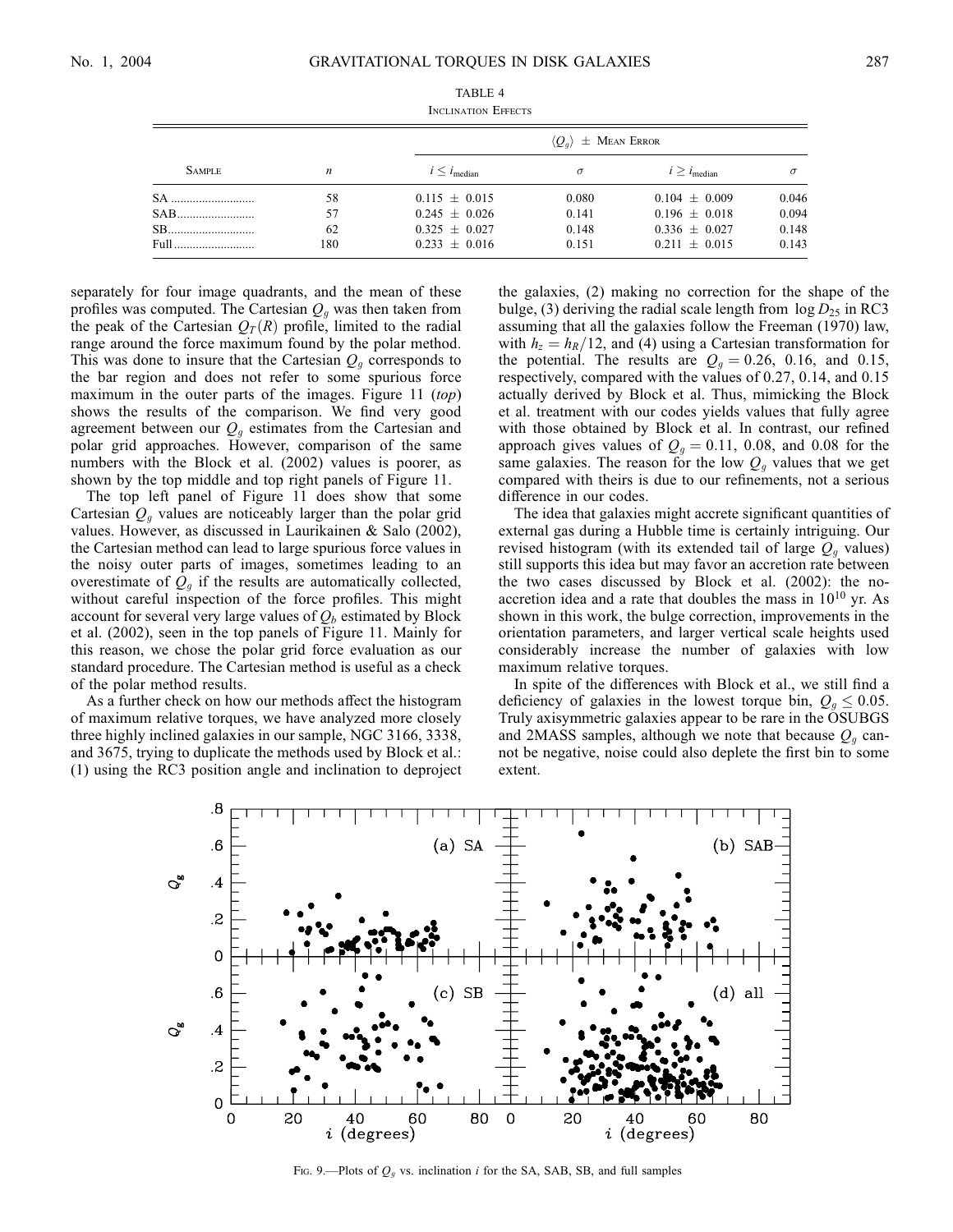

Fig. 10.—Plot of  $Q<sub>g</sub>$  vs. relative projected bar position angle  $\phi<sub>b</sub>$ . The solid curve is the running mean of  $Q<sub>g</sub>$  in 15° bins.

# 7. COMPARISON WITH THE  $f_{\text{bar}}$  PARAMETER

Whyte et al. (2002) have used the OSUBGS to compute bar strength using an isophotal analysis. They derived a bar strength parameter  $f_{\text{bar}}$  based on the minimum H-band isophotal axis ratio  $(b/a)_{\text{bar}}$  in the bar region estimated from a moment analysis involving a series of cuts through an image in surface brightness (Abraham & Merrifield 2000). The parameter  $f_{\text{bar}}$  is convenient because it scales the bar strength to the range 0.0–1.0 and also because it stretches the range corresponding to the important small  $(b/a)_{\text{bar}}$  values. Block et al. (2002) used the Whyte et al. results to support their findings of few nonbarred galaxies in the OSU database and thus their conclusions concerning the accretion rate in galaxies.

The bottom panels of Figure 11 show comparisons between our  $Q_q$  values (both polar and Cartesian) and  $f_{bar}$  and  $Q_b$  (Block et al.) and  $f_{\text{bar}}$ . The most striking difference is how well  $f_{\text{bar}}$  correlates with our values of  $Q_g$ , showing that the shape of the bar does correspond well to the strength of the gravity field. This was also shown by Laurikainen et al. (2002) for their 2MASS sample. In contrast, the comparison between  $f_{\text{bar}}$  and  $Q_b$ (Block et al.) shows a noticeably larger scatter.



Fig. 11.—Top: Comparisons of  $O<sub>g</sub>$  estimated using Cartesian and polar grid approaches to estimating the gravitational potential. The top left panel compares our estimates from both approaches, while the top middle and top right panels compare our values with the  $Q_b$  estimates of Block et al. (2002). Bottom: Plots of our estimates of  $Q<sub>g</sub>$  from polar and Cartesian grid approaches and the  $Q<sub>b</sub>$  estimates of Block et al. (2002) vs. the Whyte et al. (2002) bar strength parameter  $f<sub>bar</sub>$ .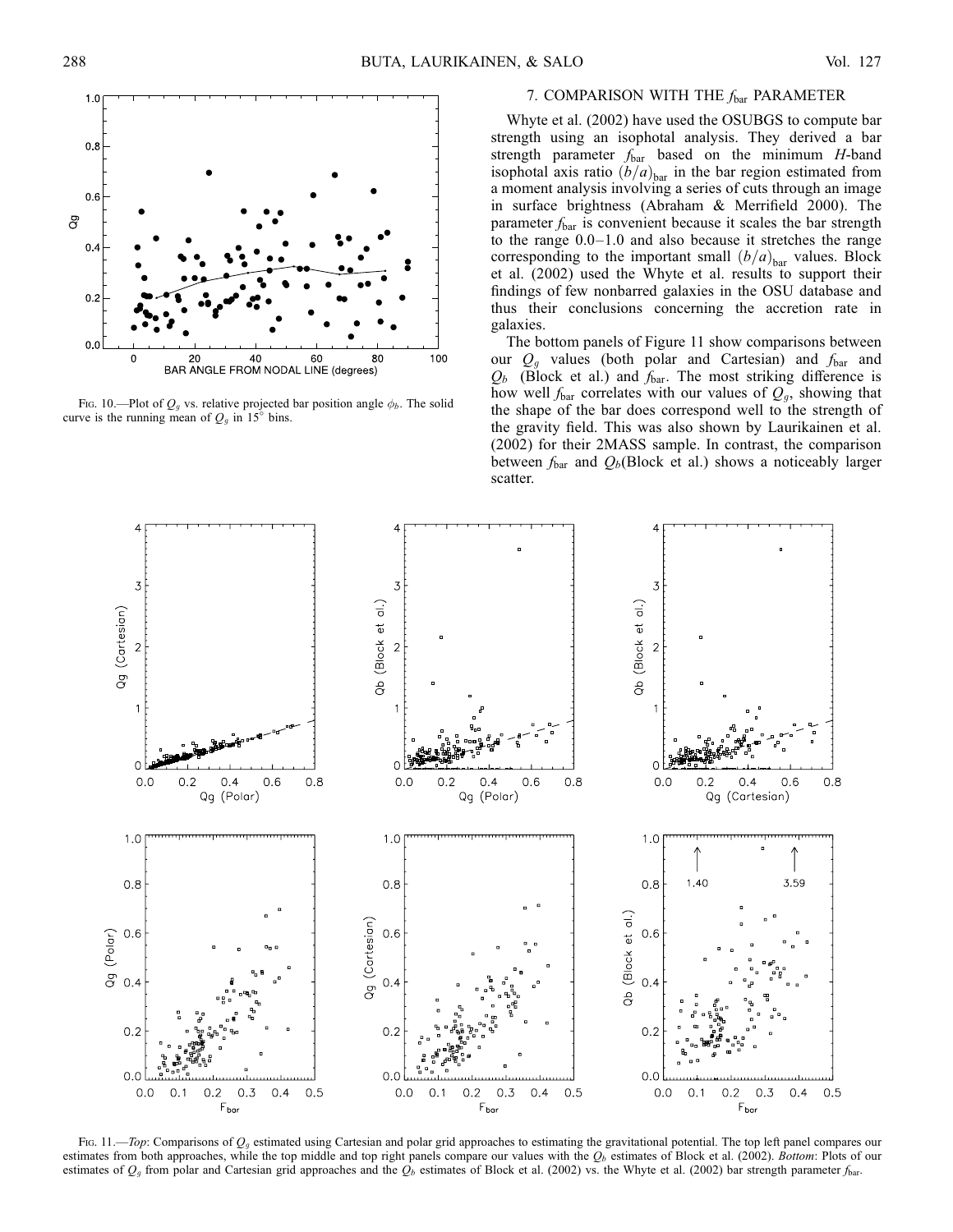In spite of the good agreement between  $f_{\text{bar}}$  and our  $Q_q$ values,  $f_{\text{bar}}$  is by no means a suitable replacement for  $Q_{q}$ ;  $f_{\text{bar}}$ is probably determined by the self-consistent response of the bar to the gravitational field that maintains it, and thus it measures the force in an indirect fashion. On the other hand,  $Q_q$  estimates this field directly from the luminosity distribution.

#### 8. THE IMPACT OF DARK MATTER

Ideally, the way to assess the impact of dark matter on a torque indicator such as  $Q_q$  would be to compare an observed rotation curve with a rotation curve predicted from an azimuthally averaged light profile, preferentially a near-infrared profile corrected for color effects due to a radial stellar population change (e.g., Bell  $&$  de Jong 2001). Then the signature of the dark component would be how much the observed and predicted rotation curves disagree, especially in the outer parts of the galaxies. However, it is impractical for us to carry out such a comparison for our full sample in a homogeneous way. Thus, we have used a more statistical approach.

Our estimates for halo corrections are based on the extensive analysis of rotation curves and light profiles by PSS. In this paper the dark halo rotation curves are described by the isothermal sphere law, with a smooth transition to constant core density

$$
V_h^2(x) = V_\infty^2 \frac{x^2}{x^2 + a^2},\tag{1}
$$

where  $x = R/R<sub>opt</sub>$  is the radius normalized to the optical radius, a fiducial reference radius enclosing 83% of the total blue luminosity.<sup>5</sup> The parameter  $a$  is the halo core radius, also in units of  $R_{\text{opt}}$ . PSS (see especially their erratum) give, based on their sample of 1100 optical and radio rotation curves,

$$
a = 1.5 \left(\frac{L}{L_*}\right)^{0.2},\tag{2}
$$

$$
\frac{\text{dark mass}}{\text{visible mass}} = 0.4 \left(\frac{L}{L_*}\right)^{-0.9} (x^3) \frac{1 + 1.5^2 (L/L_*)^{0.4}}{x^2 + 1.5^2 (L/L_*)^{0.4}},\tag{3}
$$

where  $L_* = 10^{10.4} L_{\odot}$  in the B band. Near the optical radius we can estimate

$$
\frac{\text{dark mass}}{\text{visible mass}} \approx \frac{V_h^2}{V_d^2},\tag{4}
$$

where  $V_d$  includes the rotation velocity due to the disk plus bulge.

Equations (1)–(3) now define  $V_h$  at all radii, as a function of  $L/L_*$ , and the value of  $V_d(x)$  at some value near  $R = R_{\text{opt}}$ . Once  $V_h(R)$  is known, the  $Q_T(R)$  profiles computed under a constant  $M/L$  assumption are modified to

$$
Q_T^{\text{hc}}(R) = \frac{Q_T(R)F_d(R)}{F_d(R) + F_h(R)},
$$
\n(5)

where  $F_d(R) = V_d(R)^2/R$  and  $F_h(R) = V_h(R)^2/R$  are the radial forces due to visible and dark masses, respectively, and the superscript "hc" means "halo-corrected." If the measurements extend to  $R = R_{\text{opt}}$ , then  $V_d(x = 1)$  has been used, while in the case  $R_{\text{max}} < R_{\text{opt}}$ ,  $V_d(x=R_{\text{max}}/R_{\text{opt}})$  was used for fitting  $V_h$ . Values of  $R_{opt}$  were taken from RC3, and the  $B$ -band luminosities  $L$  were calculated from  $B$  magnitudes and Galactic extinctions given in NED and distances from Tully (1988).

Figure 12a shows the distribution of  $L/L_*$  for our sample of 180 galaxies. The distribution peaks near  $L/L_* \approx 1$ . Figure 12b shows the distribution of  $Q_g^{\text{hc}}/Q_g$  as a function of  $L/L_*$ , indicating how the correction becomes more important for less luminous galaxies with more dominant halo components. The deviating point at  $L/L_* \approx 1.3$  is NGC 7213, for which  $Q_g$  is practically zero and obtained near  $R_{\text{opt}}$  ( $Q_g$ changes from 0.023 to 0.017). Finally, Figure  $12c$  shows the distribution of  $Q_g$  with and without halo correction. The average value of  $\overline{Q}_q$  with the correction is 0.209 compared with 0.222 without the correction, indicating only a marginal (6%) reduction.

Altogether, the effect of dark halos appears to be weak for the sample, which as we have shown is dominated by fairly luminous systems for which PSS models imply halos with rather large core radii and relatively small mass within  $R_{\text{opt}}$ . Therefore, the contribution to  $Q_T(R)$  is small in the inner parts of the galaxy where maximum  $Q_q$  values are typically obtained, at least for bars. For spiral forces alone the effect would be more prominent.

A potential problem with the fits described above for lowluminosity galaxies is that in many cases the measurements probably do not reach far enough, in terms of disk scale lengths, to yield reliable outer rotation curves (truncation of the disk overestimates the disk radial force and thus the rotation velocities). For  $Q_q$  measurements this is not a problem, as noted by Laurikainen & Salo (2002). However, the above procedure uses outer  $V_d$  values to estimate  $V_h$  values, which therefore might in some cases be overestimated. Indeed, strange, strongly rising rotation curves follow for some of the less luminous galaxies when the above procedure is applied (although they are rising already before inclusion of the halo). Nevertheless, since this error in all cases overestimates the reduction of  $Q_g$  due to the inclusion of a halo, it is not important for the present purpose.

### 9. TYPE DEPENDENCE OF MAXIMUM RELATIVE GRAVITATIONAL TORQUES

Because the bulge is usually more significant in early-type galaxies, we might expect that maximum relative gravitational torques would be diluted somewhat compared to later type galaxies. This is because the bulge can be a significant contributor to the mean axisymmetric radial force in the bar regions of early-type spirals. Block et al. (2001) searched for this effect in their combined sample of 75 galaxies but did not detect a measurable type dependence. They argued that the bulge dilution at early types could be partly offset by the shorter bars found at later types (e.g., Elmegreen & Elmegreen 1985).

Laurikainen et al. (2002) also searched for a type dependence in  $Q<sub>g</sub>$  in a 2MASS sample of 43 barred galaxies, half of which have active galactic nuclei. In their sample, 19 galaxies have types Sa–Sb and 21 galaxies have types Sbc and later. These authors derived  $\langle Q_q \rangle = 0.25 \pm 0.03$  for the early types

<sup>&</sup>lt;sup>5</sup> For this radius we have actually used  $D_{25}/2$ , which is specifically valid only for a Freeman disk. The error committed for those galaxies that may not be Freeman disks is not serious given the approximate nature of these estimates.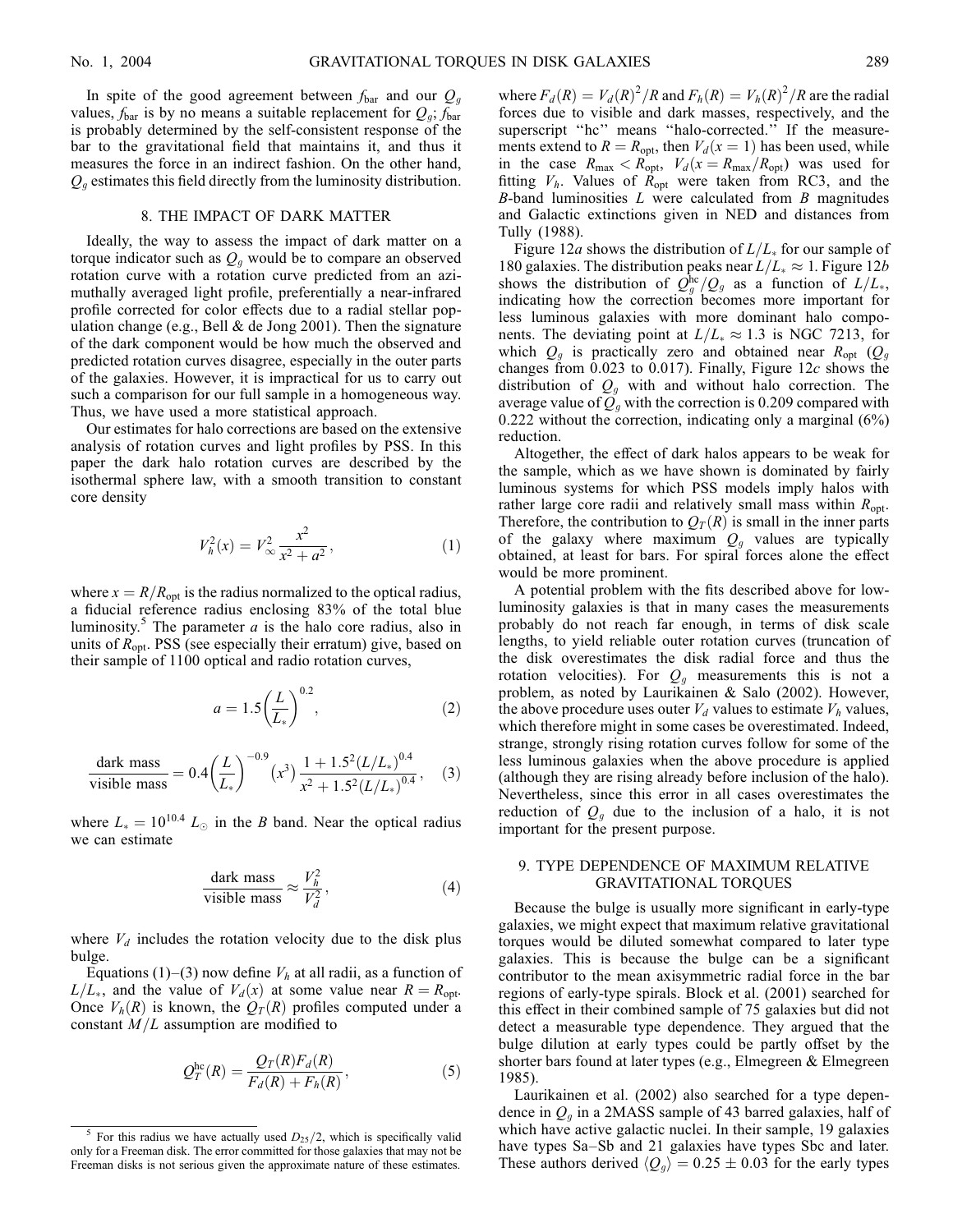



Fig. 12.—(a) Distribution of  $L/L_*$  for the sample galaxies, peaking near  $L/L_* = 1$ . (b) Distribution of  $Q_g^{\text{he}}/Q_g$  (with/without halo correction), as a function of  $L/L_*$ , indicating how the correction becomes more important for less luminous galaxies with more dominant halo components. The deviating point at  $L/L_* \approx 1.3$  is NGC 7213 (see text). (c) Distribution of  $Q<sub>g</sub>$  with and without halo correction. The similarity of the histograms shows that dark matter has only a small impact on our results.

and  $0.38 \pm 0.05$  for the later types, suggesting a possible difference.

Our refined treatment of bulges and our larger sample compared to these previous studies allows us to reevaluate this possible effect more reliably. As we have noted, we allowed for the more spherical shapes of bulges using twodimensional photometric decompositions that took into account, where necessary, the contributions of bars. We also treated bulges as spherical in their potentials, such that the forces in the plane are properly estimated. In Buta & Block (2001) and Block et al. (2001), bulges were assumed to be as flat as disks, which overestimated their radial forces in the plane.

Figure 13 shows the correlation of  $\langle Q_{q} \rangle$  with RC3 revised Hubble type in our present sample. The filled circles show the averages with no dark halo correction, while the crosses show the averages with a halo correction. Table 5 also summarizes the numerical values for no halo correction. This plot does appear to detect a type dependence in our measured maximum relative gravitational torques. For early-type spirals ( $T = 0-3$ , or S0/a–Sb),  $\langle Q_g \rangle = 0.177 \pm 0.014$ , while for late-type spirals  $(T = 4-9, \text{ or } \text{Sbc-Sm}), \langle Q_q \rangle = 0.258 \pm 0.015.$  A halo correction reduces these means only slightly, to 0.169 for S0/a–Sb and 0.247 for Sbc–Sm. The difference between early- and latetype spirals appears to be significant. As shown in Figure 13 and Table 4, the effect persists even when the sample is divided into de Vaucouleurs families, and it has the same trend in the sense that early types have lower average  $Q<sub>q</sub>$  values. This suggests that early-type spirals do indeed have diluted maximum relative gravitational torques, an effect that must contribute to the observed scatter of  $Q_g$  among the three de Vaucouleurs families.

In interpreting this result, the first question one might ask is how reliable the bulge decompositions are. Since we used a sophisticated two-dimensional decomposition allowing for a bulge, a disk, and a bar in the fit, we believe the decompositions are as good as we can make them. The referee argues that bulge subtraction is delicate and not unique and that if the bulge participates in the bar instability (as in the box/peanut shape), then its impact may not be reliably treated. This is a valid concern. However, Laurikainen & Salo (2002) have tested a radius-dependent scale height that simulates a peanut-shaped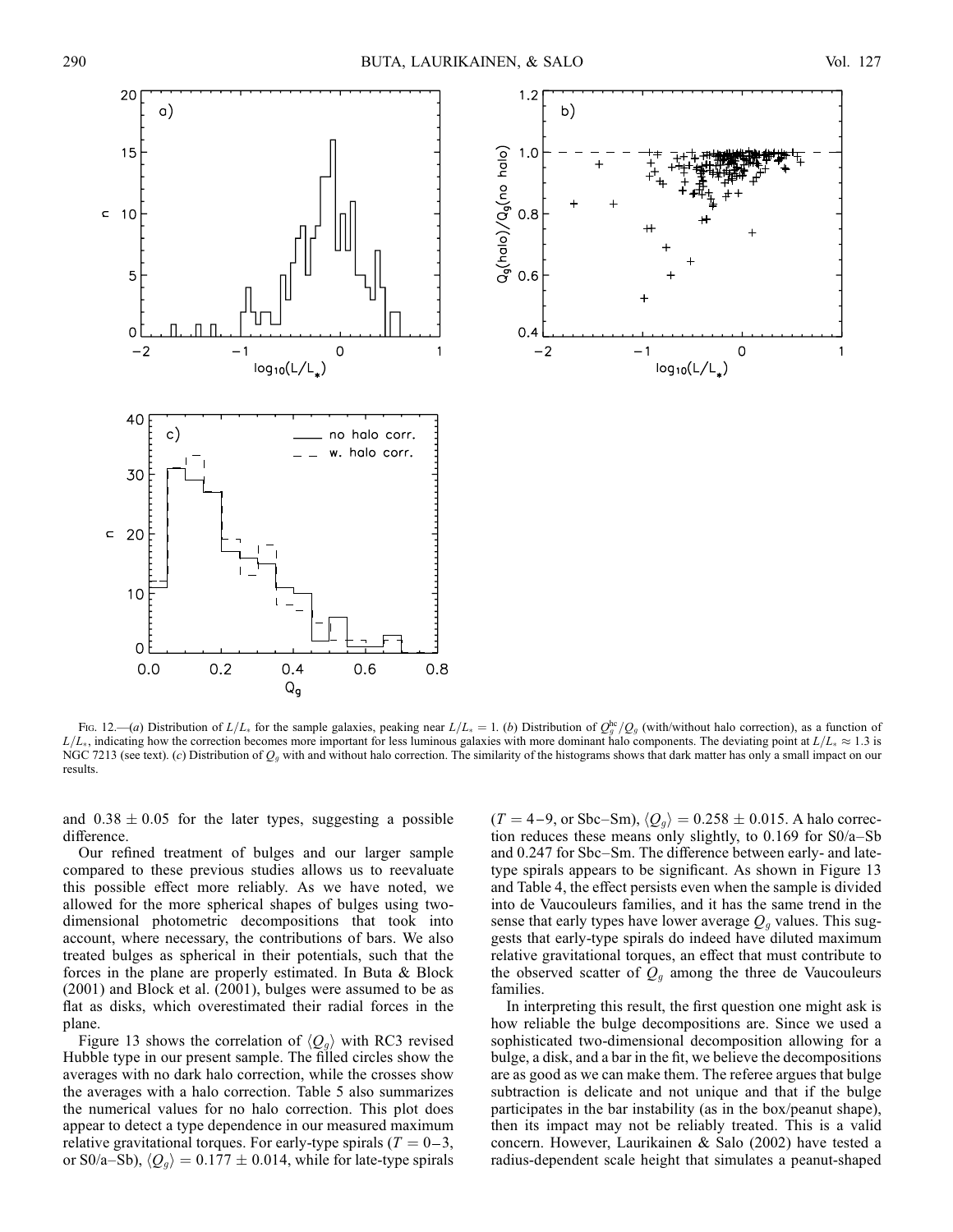

Fig. 13.—Mean maximum relative torque vs. RC3 type index. Error bars are mean errors. The filled circles show the means for no dark halo correction, while the open circles indicate points based on only one galaxy. The crosses show the means with a dark halo correction and are offset by 0.1 in T for clarity. Open squares indicate halo-corrected values based on only one galaxy.

distribution in the sense that the vertical scale height increases toward the outer parts of the bar by an amount similar to that observed in real galaxies. This was found to affect  $Q<sub>q</sub>$  estimates by only about 5%.

Another important question is how our assumptions concerning the vertical scale height contribute to the observed type dependence. Our estimates of  $Q<sub>g</sub>$  have utilized the findings of de Grijs (1998) to infer  $h_z$  from  $h_R$ , assigning larger values of  $h<sub>z</sub>$  to early types compared to late types. If we assume instead that  $h_z = h_R/12$  for all types, we get the results shown in Figure 14. Our assumption of a type dependence to  $h_R/h_z$  does indeed enhance the measured type dependence in  $Q_q$ . However, the assumption of a constant value of  $h_R/h_z$  is inconsistent with studies of edge-on galaxies and favors our approach.

Figure 13 shows that  $\langle Q_{q} \rangle$  is type-dependent, but it does not prove unequivocally that this means bars are relatively weaker in early-type spirals than in late-type spirals. This is because  $Q_q$ is also affected by spiral arm torques. To try to approximately separate the two phenomena, we use the bar/spiral discriminations from Figure 8e and discussed in  $\S$  6. If we compute  $\langle Q_q \rangle$  as a function of type for these subsamples separately, we get the results in Figure 15. Surprisingly, it appears that both bars and spirals are relatively weaker in early types as compared to late types. For bars especially, the type dependence is remarkably well defined.

A type dependence in bar strength is also found in the Whyte et al. (2002) analysis, although it is smaller than that found for  $Q_g$ . Figure 16 shows  $\langle f_{\text{bar}} \rangle$  versus RC3 type index T. Just as for  $\mathcal{Q}_q$ , early-type spirals have lower average  $f_{\text{bar}}$  than late types. For 49 S0/a–Sb galaxies in the Whyte et al. sample,  $\langle f_{\text{bar}} \rangle = 0.190 \pm 0.013$ , while for 76 Sbc and later galaxies,  $\langle f_{\text{bar}} \rangle = 0.213 \pm 0.011$ . The effect is marginal but is still in the same sense as found for  $Q_g$ .

|                                                             | TABLE 5 |  |  |
|-------------------------------------------------------------|---------|--|--|
| Mean Maximum Relative Toroue by Optical Revised Hubble Type |         |  |  |

| Stage         | T(RC3)   | $\langle Q_g \rangle$ | $\sigma$ | Mean Error | $\boldsymbol{n}$ |
|---------------|----------|-----------------------|----------|------------|------------------|
|               | $\theta$ | 0.195                 | 0.131    | 0.038      | 12               |
| Sa            |          | 0.125                 | 0.108    | 0.028      | 15               |
| Sab           | 2        | 0.155                 | 0.124    | 0.030      | 17               |
|               | 3        | 0.205                 | 0.129    | 0.023      | 32               |
|               | 4        | 0.242                 | 0.140    | 0.022      | 39               |
|               | 5        | 0.246                 | 0.155    | 0.025      | 38               |
| Scd           | 6        | 0.321                 | 0.180    | 0.050      | 13               |
|               | 7        | 0.224                 | 0.137    | 0.056      | 6                |
| Sdm           | 8        | 0.331                 | 0.258    | 0.149      | 3                |
| $Sm$          | 9        | 0.328                 | 0.066    | 0.038      | 3                |
|               | $0 - 3$  | 0.177                 | 0.126    | 0.014      | 76               |
|               | $4 - 9$  | 0.258                 | 0.153    | 0.015      | 102              |
| $SA0/a-SAb$   | $0 - 3$  | 0.068                 | 0.038    | 0.008      | 24               |
| SAbc-SAm      | $4 - 9$  | 0.139                 | 0.064    | 0.011      | 34               |
| $SAB0/a-SABb$ | $0 - 3$  | 0.145                 | 0.073    | 0.017      | 19               |
| SABbc-SABm    | $4 - 9$  | 0.260                 | 0.124    | 0.020      | 38               |
| $SB0/a-SBb$   | $0 - 3$  | 0.274                 | 0.118    | 0.021      | 33               |
| $SBbc-SBm$    | $4 - 9$  | 0.395                 | 0.152    | 0.028      | 29               |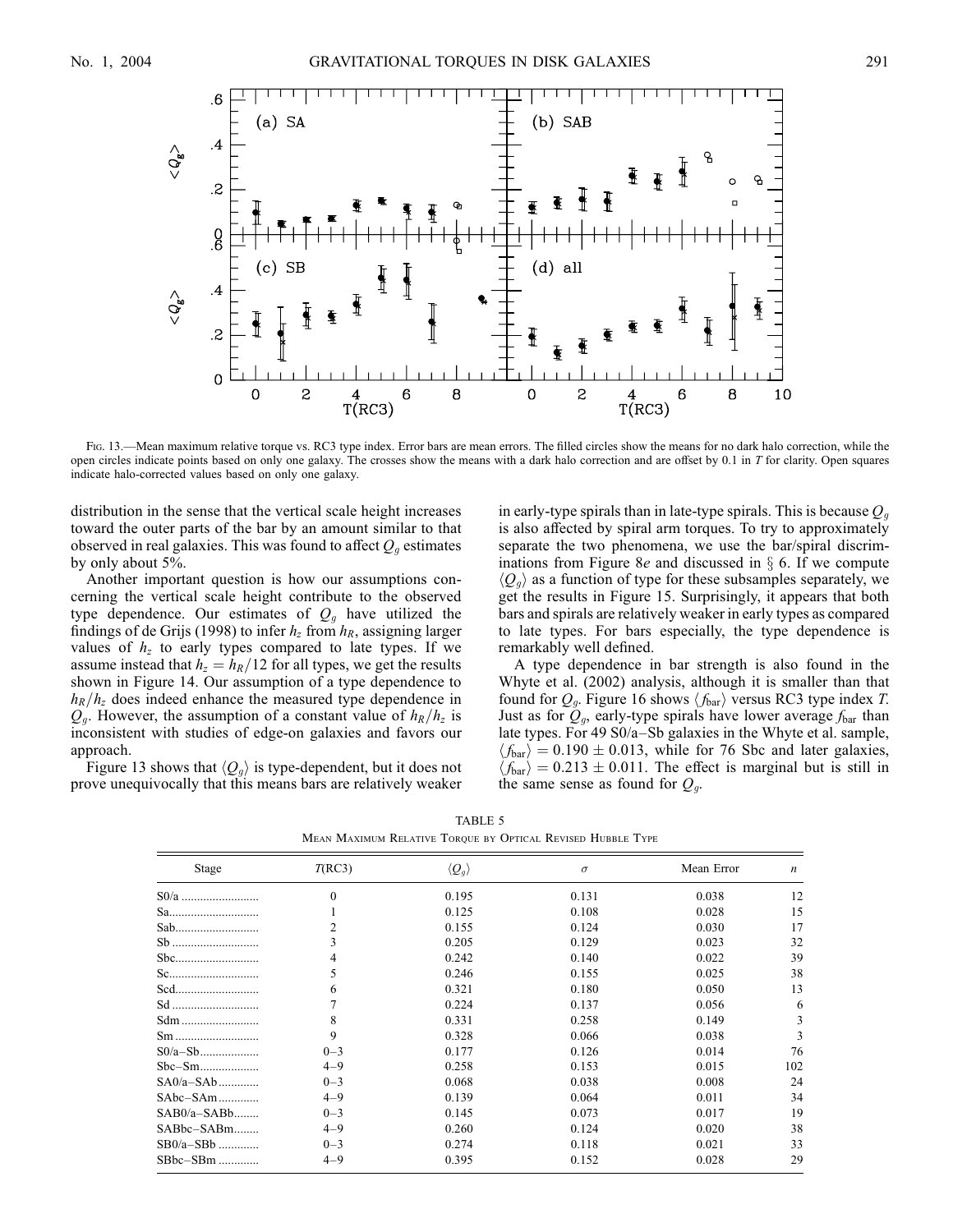

Fig. 14.—Mean maximum relative torque vs. RC3 type index for our full sample using the type-dependent ratio  $h_R/h_z$  from de Grijs (1998) and a typeindependent ratio  $h_R/h_z = 12$  used by Block et al. (2002). Only OSUBGS galaxies are in these samples.

On the basis of theoretical models, one might expect earlytype galaxy bars to have stronger maximum torques simply because the bars are longer than those in later types (Elmegreen & Elmegreen 1985). Apparently, bulge dilution is a more dominant effect, so that late-type galaxy bars are stronger in a relative sense. Note that this result refers mainly to Sbc–Sc galaxies as late types, since our sample has few galaxies of types Scd and later. This is a result of our sample biases. A distance-limited sample would provide more reliable results for the very late type spirals.

# 10. CORRELATIONS WITH NEAR-INFRARED MORPHOLOGY

Eskridge et al. (2002) used the H-band images in the OSUBGS to estimate near-IR classifications of galaxies within the revised Hubble framework of de Vaucouleurs (1959) and Sandage & Bedke (1994). These classifications include the family (SAB or SB and plain S for nonbarred galaxies) and the stage from S0 to Sm. We converted the H-band stages, estimated as if the images were blue-light images, to the RC3 numerical T-index scale. Eskridge et al. (2002) note that the apparently increased bulge-to-disk ratio and the greater degree of smoothness of structure biases near-IR classifications toward earlier types on average. For galaxies where these effects changed the type from a spiral classification to S0 or SB0, we have used the index  $T = -2$ .

Table 6 summarizes the mean values by stage and family from the near-IR classifications. As noted by Eskridge et al. (2000), near-IR classifications from the OSU sample show twice as many strongly barred (SB) types as in the optical. However, Table 6 shows that the Eskridge et al. SAB and SB classifications have slightly lower  $\langle Q_q \rangle$  than the corresponding RC3 families. RC3 SB galaxies in our sample have  $\langle Q_{q} \rangle =$  $0.331 \pm 0.019$  (mean error), while Eskridge et al. SB galaxies in our sample have  $\langle Q_q \rangle = 0.290 \pm 0.015$ . The likely reason for this difference is that near-IR images not only make weak bars more evident but also make stronger bars more obvious. Thus, near-IR imaging does not necessarily change the rankings of bars much. There is no new category for a B-band



Fig. 15.—Plot of  $\langle Q_q \rangle$  vs. RC3 type index separated according to whether the radius of the  $O<sub>T</sub>$  maximum occurs in the bar-dominated region (filled circles) or the spiral-dominated region (crosses). The open circle is based on only one galaxy. The plot demonstrates that both spirals and bars have relatively weaker torques in early-type spirals as compared to late-type spirals. The solid curve shows the means from Table 5.

SB spiral to be placed into even though its bar looks stronger in the near-IR. However, a B-band SAB spiral can be placed into the SB category if it looks stronger in the near-IR. Since the real rankings are not changed much, the mean  $Q<sub>g</sub>$  for the near-IR families is decreased because of inclusion of weaker bars.

Figure 17 shows that when  $\langle Q_q \rangle$  is plotted against the numerically coded near-IR stages, a strong trend with type is seen that extends into the near-IR S0 class. The trend is smoother than that found using RC3 types but has about the same amplitude from S0/a to Sm. The improved correlation is probably not unexpected since the appearance of the spiral arms helped to determine the near-IR type and the strength of the arms can impact  $Q_g$ . For example, the spiral arms in some of the OSU galaxies are virtually invisible in the near-IR, leading to a classification of S0. However, the implication



Fig. 16.—Average bar strength parameter  $f_{\text{bar}}$  from Whyte et al. (2002) vs. RC3 type index.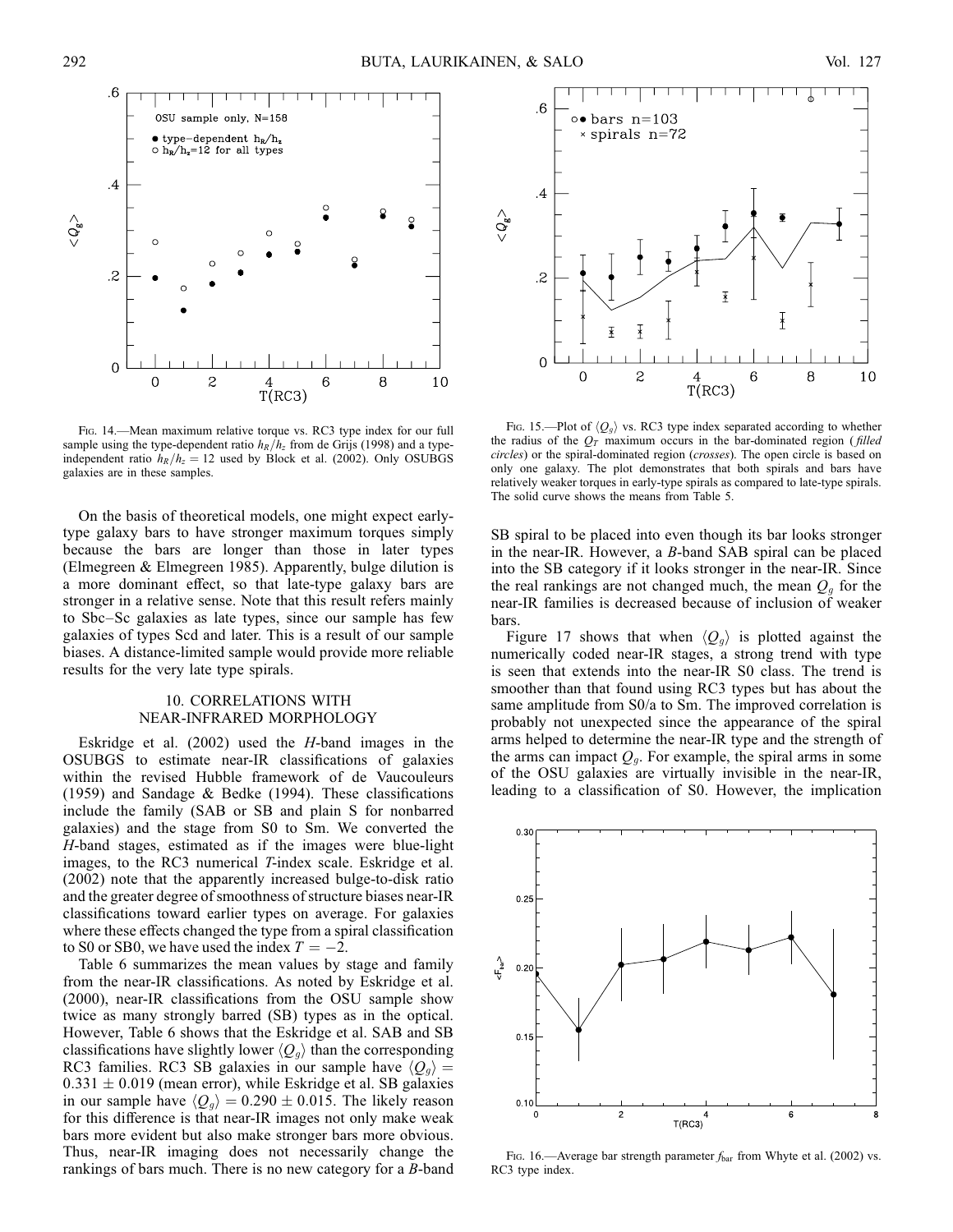$\overline{a}$ 

| Stage or Family | $\langle Q_g \rangle$ | $\sigma$ | Mean Error | $\boldsymbol{n}$ |
|-----------------|-----------------------|----------|------------|------------------|
|                 | 0.103                 | 0.070    | 0.022      | 10               |
|                 | 0.147                 | 0.095    | 0.024      | 15               |
|                 | 0.191                 | 0.124    | 0.025      | 24               |
| Sab             | 0.238                 | 0.121    | 0.029      | 18               |
| Sb              | 0.220                 | 0.143    | 0.027      | 28               |
| Sbc             | 0.269                 | 0.168    | 0.037      | 20               |
|                 | 0.284                 | 0.152    | 0.044      | 12               |
| Scd             | 0.320                 | 0.200    | 0.067      | 9                |
|                 | 0.361                 | 0.177    | 0.056      | 10               |
| Sdm             | 0.318                 | 0.111    | 0.045      | 6                |
|                 | 0.297                 | 0.063    | 0.032      | 4                |
|                 | 0.159                 | 0.110    | 0.016      | 49               |
|                 | 0.265                 | 0.158    | 0.016      | 97               |
|                 | 0.116                 | 0.082    | 0.014      | 32               |
| SAB             | 0.174                 | 0.112    | 0.022      | 26               |
|                 | 0.290                 | 0.147    | 0.015      | 98               |
|                 |                       |          |            |                  |

TABLE 6 Mean Maximum Relative Torque by Near-Infrared Revised Hubble Classification

NOTE.—Classifications are from col. (5) of Table 1 of Eskridge et al. 2002.

once again is that maximum relative torques are weaker in early-type disk galaxies than in late-type disk galaxies.

### 11. CONCLUSIONS

We have derived an accurate distribution of maximum relative gravitational torques in a sample of 180 OSUBGS and 2MASS galaxies. The sample is representative of bright galaxies but is biased against late-type, low-luminosity barred spirals. It is not biased against nonbarred galaxies. The distribution is more accurate than previous studies because of the refinement of the gravitational torque method. We have used two-dimensional bulge/disk/bar decomposition to eliminate the impact of bulge deprojection stretch on the calculated torques and to derive reliable radial scale lengths that can be scaled to vertical scale heights using the type dependence of  $h_R/h_z$  derived by de Grijs (1998). We have also used orientation parameters based on isophotal ellipse fits to the blue-light images in the OSUBGS, which are an



FIG. 17.—Mean maximum relative torque vs. the near-infrared type from Eskridge et al. (2002) for 146 OSUBGS galaxies.

improvement over previously published values for many of the galaxies. With these refinements, we find a higher frequency of low maximum relative torque galaxies compared to Block et al. (2002). The implications for the amount of accreted matter advocated by Block et al. (2002) remain to be evaluated, but we expect that the revised distribution will favor less accretion once the models account for the same refinements the observations have accounted for. This will be addressed in a future paper.

We have discussed in detail the uncertainties and biases in our distribution of gravitational torques. Because the sample emphasizes high-luminosity systems, corrections for dark matter appear to be small. In the future, further improvements could be made by obtaining two-dimensional velocity fields of the galaxies in question. This would facilitate the derivation of kinematic orientation parameters and improved deprojections.

We find a significant dependence of the mean maximum gravitational torque on revised Hubble type. The effect persists even when the sample is divided into bar-dominated and spiraldominated subsamples and when near-infrared types from Eskridge et al. (2002) are used in place of RC3 types. Both bars and spirals tend to have weaker average relative torques in early-type spirals compared to late-type spirals. The likely cause of this is torque dilution due to the stronger bulges in early-type spirals. Dark matter has only a marginal impact on this effect.

We thank the referee, F. Combes, for valuable comments on our paper and for sending a file with her estimates of  $Q_q$ for the OSU sample. We also thank L. Whyte for sending her table of  $f_{\text{bar}}$  values. R. B. acknowledges the support of NSF grant AST 02-05143 to the University of Alabama. E. L. and H. S. acknowledge the support of the Academy of Finland, and E. L. also acknowledges support from the Magnus Ehrnrooth Foundation. Funding for the OSU Bright Galaxy Survey was provided by grants from the National Science Foundation (AST 92-17716 and AST 96-17006), with additional funding from the Ohio State University. This